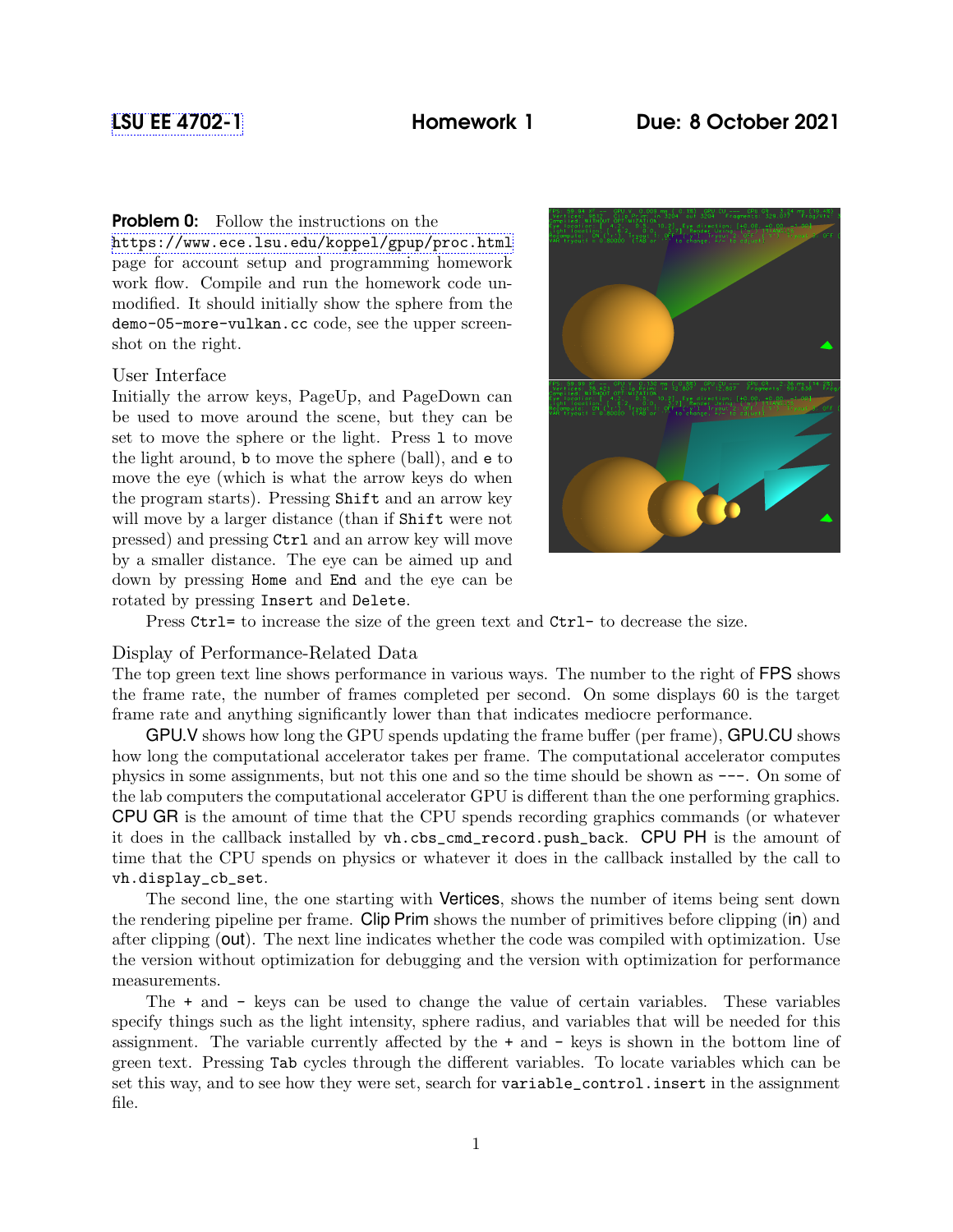## Code Generation and Debug Support

The compiler generates two versions of the code, hw01 and hw01-debug. Use hw01 to measure performance, but use hw01-debug for debugging. The hw01-debug version is compiled with optimization turned off and with Vulkan validation turned on. You are strongly encouraged to run hw01-debug under the GNU debugger, gdb. See the material under "Running and Debugging the Assignment" on the course procedures page.

When Vulkan validation is on (which is currently in both debug and normal versions) helpful error and warning messages will be printed about misuse or abuse of the Vulkan API. These will appear on the terminal window (which might be a gdb session) from which hw01-debug was started. Currently, the code is set so that all warnings are fatal (except for a select few, which won't generate messages).

To help you debug your code and experiment in one way or another, the user interface lets you change variables. In most assignments these include the variables opt\_tryout1, opt\_tryout2, opt\_tryout3, and opt\_tryoutf. You can use these variables in your code (for example, if (  $opt\_tryout1$  ) {  $x \ne 5$ ; } to help debug, to help familiarize yourself with how the code works, or to experiment with new ideas. Keys y, Y, and Z toggle the value of host Boolean variables opt\_tryout1, opt\_tryout2, and opt\_tryout3. The user interface can also be used to modify host floating-point variable opt\_tryoutf using the Tab, +, and - keys, see the previous section.

#### Overview of the Vulkan Helper Classes

The Vulkan Helper Classes are a set of classes and other C++ code intended to make Vulkan easier to learn and use for students in LSU EE 4702 (GPU Programming). Its development started in the summer of 2021 and it continues to evolve rapidly, so this description may well be obsolete after the 2021 Homework 1 assignment deadline.

### Using the Vulkan Helper Code in this Assignment

For this assignment it is important to understand how to use the VVertex\_Buffer\_Set objects to specify vertices for a draw, and how to specify transformation matrices using VTransform. These classes are described below with more than enough detail to solve this assignment. In addition to the descriptions in this handout, look for the comments in the render routine.

For this discussion one needs some understanding of what a rendering pipeline is and of transformations and coordinate spaces used in graphics.

The code in  $hw01$ .cc has a routine named render in which most of the solution is to be placed. The render routine is called each time the window needs to be updated, which on many computers will be 60 times a second.

The render routine sets up two rendering pipelines, one for the triangle, pipe\_lonely, and one for the sphere, pipe\_sphere, and prepares a set of vertices for each, bset\_lonely and bset\_sphere. It also prepares transformation matrices so that the triangles formed by the vertices in the two vertex sets are placed in the desired place in the window. Most importantly it records draws using each pipeline with its vertex set. See the following sections to understand how that is done.

In this assignment it will be necessary to add new vertices forming new triangles (Problem 1) and to use transformation matrices so that additional spheres can be rendered by re-using the existing sphere coordinates.

## Using Vertex Buffer Sets

The vertex buffer set class, VVertex\_Buffer\_Set, manages the vertices that will be streamed into a rendering pipeline. Objects of this class by convention have names that start bset. In the Homework 1 assignment there are two such objects bset\_lonely and bset\_sphere. Here, vertex refers to a collection of attributes associated with a part of a geometric object. Typical attributes are coordinate, normal, and color.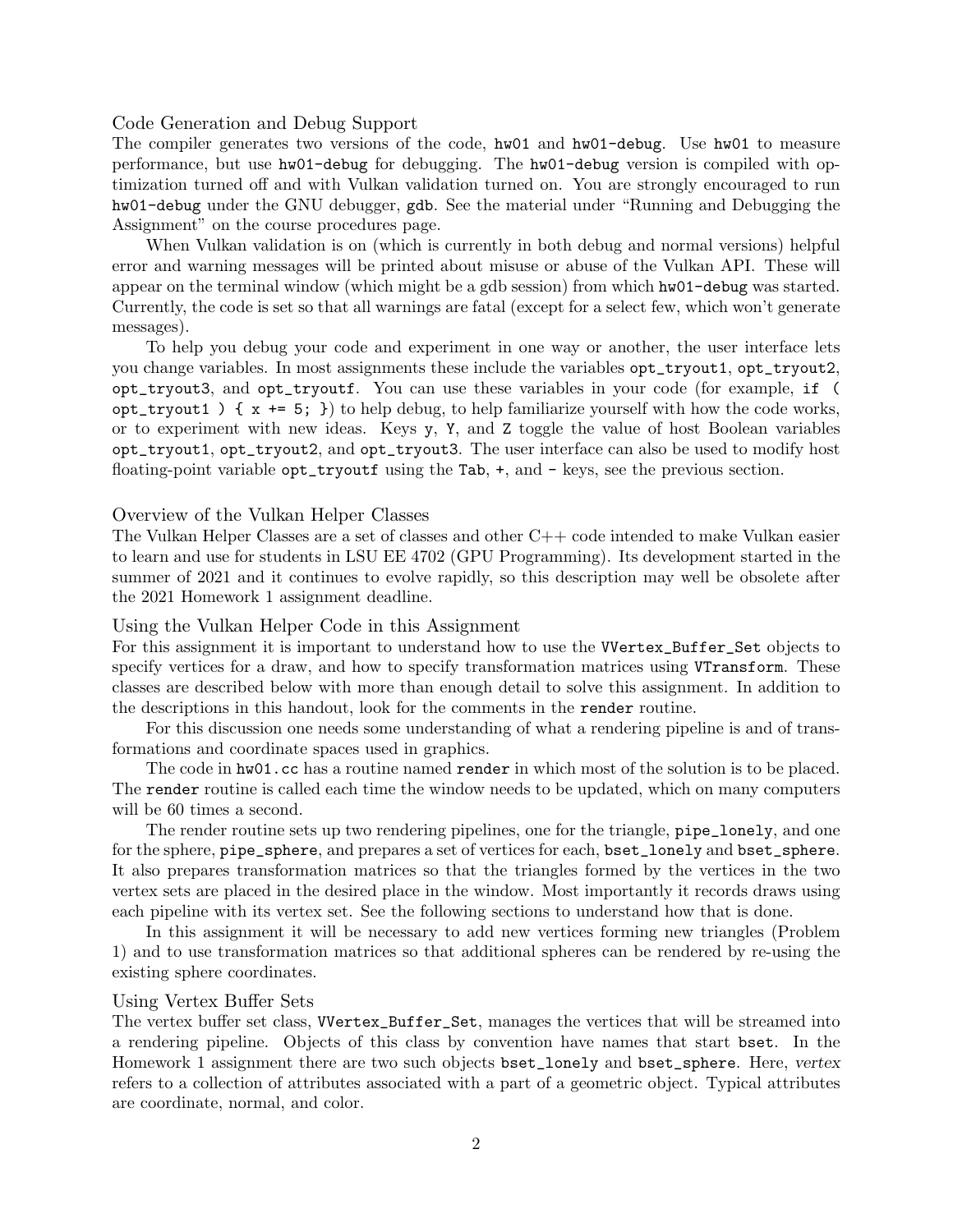The first step in using a vertex buffer set object is to reset it. A vertex buffer set object is reset by calling the reset member function with a pipeline as an argument, for example bset\_sphere.reset(pipe\_sphere);. This will clear any vertex attributes that the object is carrying and will also set the object to expect only those attributes needed by the pipeline given in the argument. For example, if pipe\_sphere in the example above does not use texture coordinates (and it doesn't in Homework 1) then bset\_sphere will not expect texture coordinates and will exit with an error if an attempt is made to insert texture coordinates.

After being reset a vertex buffer set is ready for new vertex attributes to be inserted. This is done using the insertion operator, <<. Each attribute has a different type and so there is no need to specify which attribute is being inserted. For example, in the code below . . .

bset\_lonely.reset(pipe\_lonely);  $pCoor p0 = { 0, 0, 0 };$ pNorm tri\_norm = cross( p0, p1, p2 ); pColor color\_tri( .470, .553, .965 ); // Red, Green, Blue bset\_lonely << color\_tri << tri\_norm << p0;

 $\dots$  three different attributes are being appended to **bset\_lonely**, a vertex coordinate ( $p0$ ), a vertex normal (tri\_norm), and a color (color\_tri). After execution of the code above bset\_lonely holds one vertex and the vertex has three attributes. The three attributes could have been inserted in any order (relative to each other) and using one to three statements. For example, the following are valid ways of inserting two more vertices:

pCoor  $p1 = \{ 9, 6, -4 \}$ ; pCoor  $p2 = \{ 0, 5, -3 \}$ ; bset\_lonely << p1 << color\_lsu\_spirit\_gold << tri\_norm; bset\_lonely << color\_lsu\_spirit\_purple; bset\_lonely << tri\_norm; bset\_lonely << p2;

After the execution of the second code fragment above bset\_lonely holds three vertices, each with three attributes.

Currently a vertex buffer set object can manage six attributes: vertex coordinates (type pCoor in member pos), colors (type pColor in member color), normals (type pVect4 in member normal), texture coordinates (type pTCoor in member tcoord), scalar integers (type int in member int1), and 2-element integer vectors (type ivec2 in member int2). The first four are used by the default Vulkan Helper shaders and correspond to the vertex attributes defined by OpenGL. The int1 and int2 attributes can only be used with custom shaders, and those shaders will know how to interpret those integers. (The member names above may change by Homework 2, for example, pos may be changed to coor and tcoord may change to tcoor.)

The insertion operation appends the attribute to an array on the host (a  $C++$  std vector). To copy the attributes to the device (GPU) use the member function to\_dev(), for example, bset\_lonely.to\_dev();. The vertex buffer set object does not keep track of changes to the attribute arrays, and will copy the arrays to the device even if no changes have been made since the last copy. That is, bset\_lonely.to\_dev(); bset\_lonely.to\_dev(); will copy the attributes twice. This behavior may change by Homework 2.

The to\_dev() member function copies data immediately. That is in contrast to other code in the render routine that records commands to a command buffer for later execution.

The purpose of a vertex buffer object is to provide inputs to a pipeline. A VPipeline object's record\_draw member function takes a vertex buffer set object as a parameter and records a draw command in which the buffer set is streamed into the pipeline. For example, pipe\_lonely.record\_draw(cb, bset\_lonely); records a draw command (actually several setup commands followed by a draw command) in which pipeline pipe\_lonely is sent vertex attributes from bset\_lonely. The commands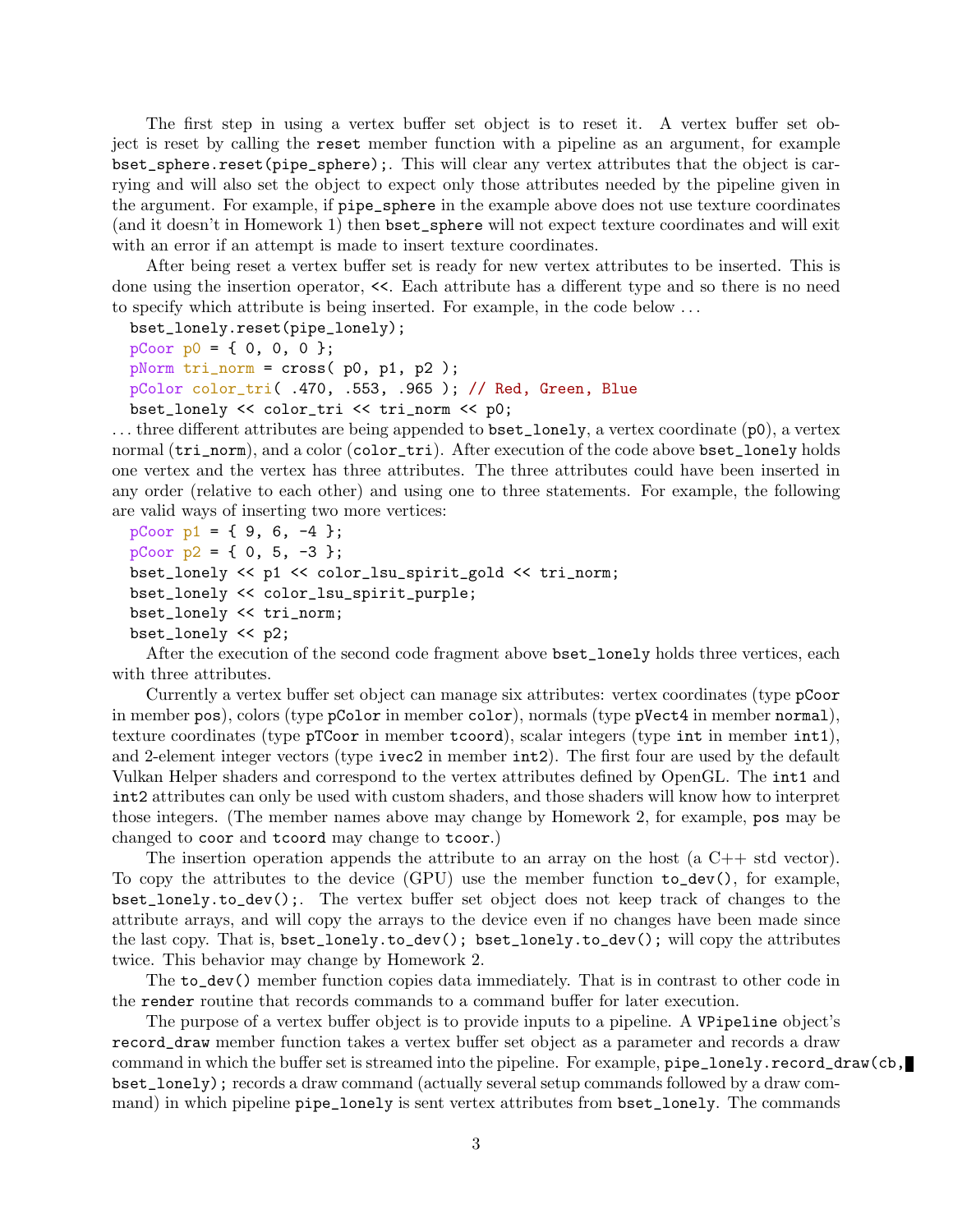recorded into cb will be executed after render returns, so bset\_lonely should not be changed until the next call to render.

The sequence of commands bset\_lonely.reset(pipe\_lonely);, bset\_lonely << color\_green  $\le$  tri\_norm  $\le$  p0;, bset\_lonely.to\_dev(); only need to be executed when the vertices change. There is no need to re-execute them on later calls to **render** if the exact same vertex attributes would be inserted. In the homework assignment package they are re-executed every time render is called, which is wasteful, but something that is to be fixed (for the sphere) in the assignment.

The assignment code also calls member function destroy(). This frees resources consumed by the vertex buffer set object. This should be called when the object is no longer needed, especially in long-running programs in which the GPU can become stuffed with no-longer-needed resources.

#### Using Transformation Matrices

Transformation matrices are used by the rendering pipeline's shaders to transform vertex coordinates from one space to another. The shaders in this assignment are provided as part of the Vulkan Helper code, and so the transformation matrices must be in the form that they expect. The VTransform class holds a set of transformation matrices and allows them to be conveniently changed.

In a correct solution to Problem 2 the transformation matrix used in draws of the sphere will have to be changed. That is done using the VTransform::global\_from\_local\_set\_for member function, so keep reading.

The VTransform class recognizes four coordinate spaces, local, global, eye, and clip. The Local space coordinate space is one that is convenient for a particular object. For example, the sphere is constructed in a local coordinate space in which the center is at the origin and the radius is one. The Global space is one that is shared by all parts of a scene. In this assignment the triangle coordinates and eye coordinates are specified in global space. In the eye coordinate space the eye is at the origin and is looking in the  $-z$  direction. Eye space historically was used for lighting calculations, and is the space in which perspective projection transforms are defined. In clip space the coordinates of all visible items are in a cube with vertices at  $\pm 1$ .

Object space is another term used when describing rendering pipelines. Object space is defined as the coordinate space of the vertices used as input to a rendering pipeline. That can be either local or global space using the definition above.

The VTransform keeps track of three transformations, eye from global, clip from eye, and global from local. The eye from global transform is chosen based on the location of the eye in global space and the direction it is looking. It is set using the eye\_from\_global\_set member function. The clip from eye transform is chosen based on the position and size of the user's monitor in eye space (to achieve a perspective projection), it is set using the clip\_from\_eye\_set member function. These should be set once during a render pass. The code below sets these two transformations using the UI-modifiable eye\_location and eye\_direction variables and the aspect ratio of the window Vulkan is rendering into (obtained ultimately from the window manager):

transform.eye\_from\_global\_set

```
( pMatrix_Rotation(eye_direction,pVect(0,0,-1))
   * pMatrix_Translate(-eye_location) );
const int win_width = vh.get_width(), win_height = vh.get_height();
const float aspect = float(win_width) / win_height;
transform.clip_from_eye_set
  ( pMatrix_Frustum(-.8, .8, -.8/aspect, .8/aspect, 1, 5000) );
       // Frustum: left, right, bottom, top, near, far
```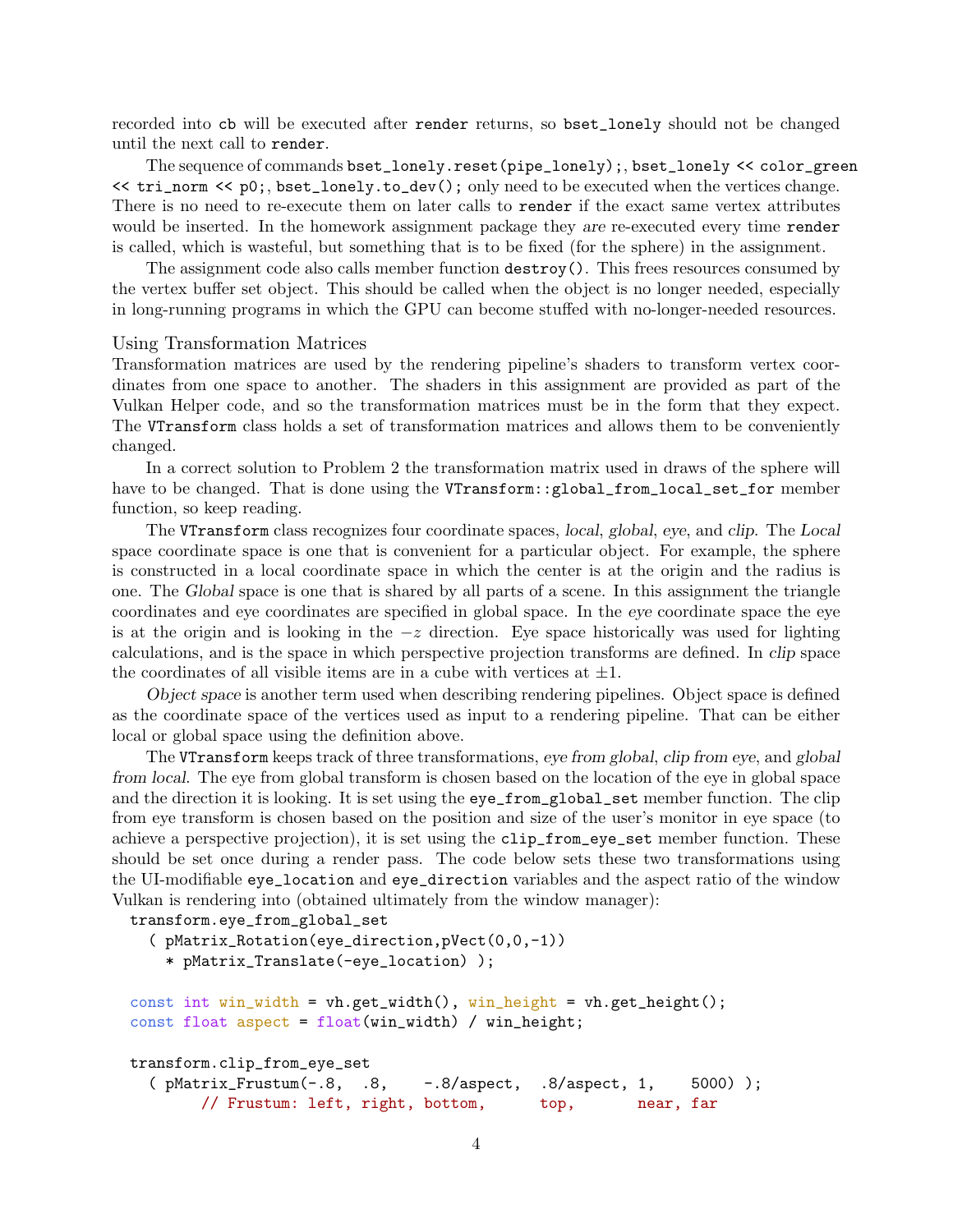(In the actual assignment code the clip from eye transform also flips the  $y$  axis direction. In later assignments the y axis will point up without such a trick.)

Before recording a draw command, a pipeline needs to be given a transform. (That means, it needs to be given a vk::Buffer handle of a uniform object that will contain the transform matrices.) For pipelines using a global transform that is done using the VTransform::use\_for member function called with a pipeline as an argument, for example, transform.use\_for(pipe\_lonely);. This only needs to be done once per rendering pass, since the global transform does not change. (It could even be done once period, if VTransform preserves the buffer, which it might one day do.)

The local space can be changed multiple times in a rendering pass. In the unmodified assignment it is changed once, for the sphere. The solution to problem 2 would have the local space modified multiple times.

To specify that a pipeline is to use a local transformation matrix call the

VTransform::global\_from\_local\_set\_for(XFORM,PIPE) member function. The first argument is the transformation matrix, the second is a VPipeline object. For example,

```
pMatrix glo_from_loc =
```
pMatrix\_Translate( sphere\_location ) \* pMatrix\_Scale(sphere\_radius); transform.global\_from\_local\_set\_for( glo\_from\_loc, pipe\_sphere );

scales the sphere so that it is radius sphere\_radius and moves it to location sphere\_location. Each time global\_from\_local\_set\_for is called (in the first render) it will create a new Vulkan vk::Buffer to hold the transformation. So if it is called 10 times in a render pass it will create 10 buffers, but those buffers will be re-used in the next pass. Calling it thousands of times will likely exhaust storage, meaning that other methods of managing local space are needed.

#### Using Pipelines

The pipeline class, VPipeline, manages Vulkan rendering pipeline objects and information needed to use them to draw. In this assignment there will be no need to modify the pipelines themselves, but that will change in future assignments. This brief description is provided for background and to provide a better overall understanding of what the code is doing.

A Vulkan pipeline object consists of a sequence of fixed-function and programmable stages along with information on the resources to be accessed including vertex shader input types, uniform types, and the type of frame buffer it expects to access. To use a pipeline object the pipeline and the data it access must all be bound (identified, sort of like specifying call arguments in advance) and then a Vulkan draw command is recorded. The argument to the draw itself is little more than the number of vertices. The vertices come from the bound vertex buffers. A VPipeline object records a draw using the record\_draw member function. This function automatically binds the vertex buffers, pipeline, and other resources. In this assignment see, for example, pipe\_sphere.record\_draw(cb, bset\_sphere);.

A VPipeline object can be set to use user-provided shaders or it can use its own shaders, the latter of which is done by the Homework 1 code. A VPipeline object must be created before use. Pipeline creation starts with a call to the init member function, followed by calls to functions setting options, specifying shaders, specifying data to use, and so on, creation is completed with a call to the create member function. Most of these member functions return a reference to the object, so they can be conveniently stringed together, for example:

```
pipe_sphere
  .init( vh.qs )
  .use_uni_light( uni_light )
  .lighting_on()
  .topology_set( prim_want )
  .create( vh.qs.render_pass );
```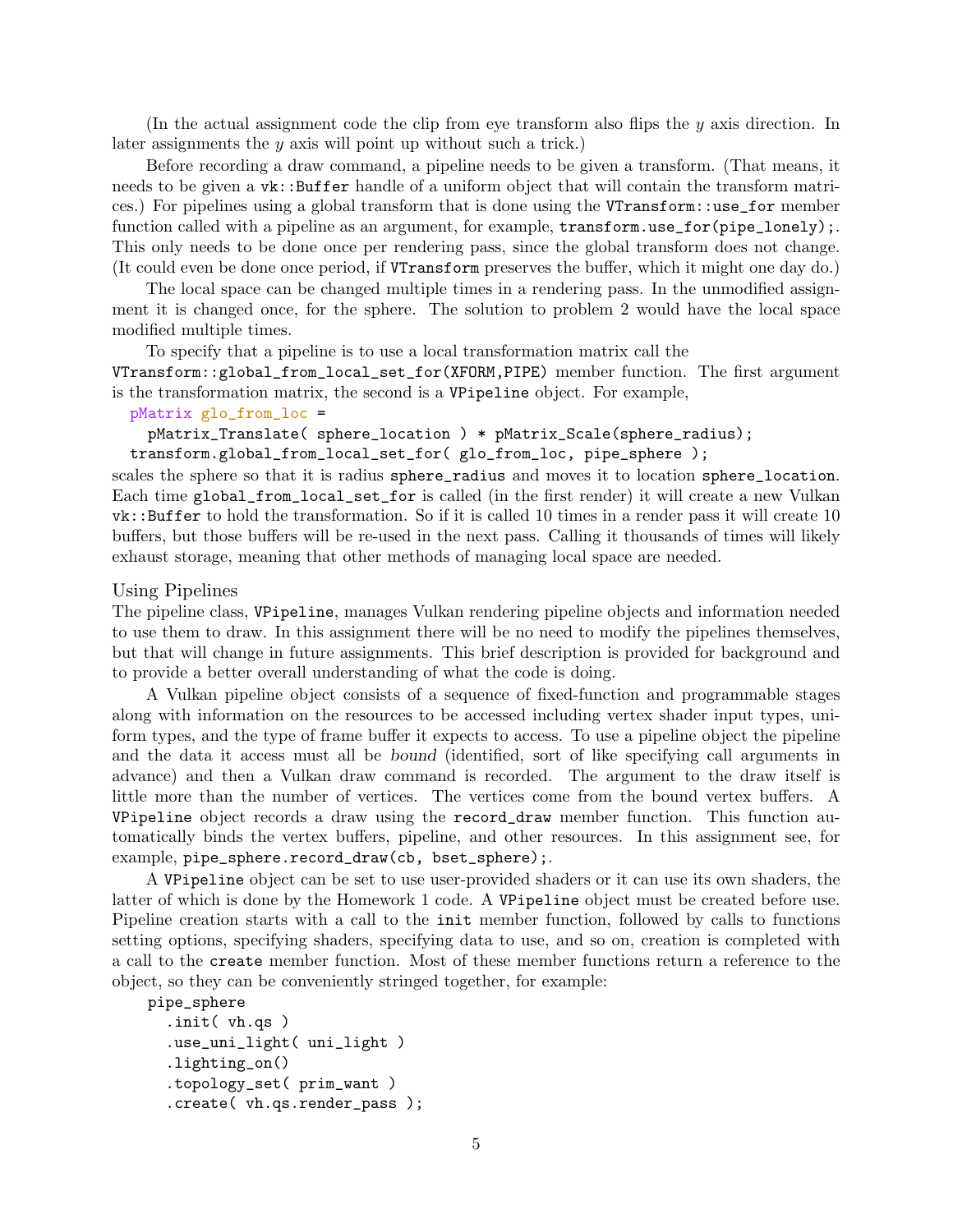A pipeline object when cast to a Boolean (as in if ( !pipe\_sphere )) will return false until it is created. Options such as the topology (how to group vertices into primitives) can only be set before the pipeline is created. The only way to change them is to call destroy and then re-create the pipeline. This is time consuming and so should not be done frequently.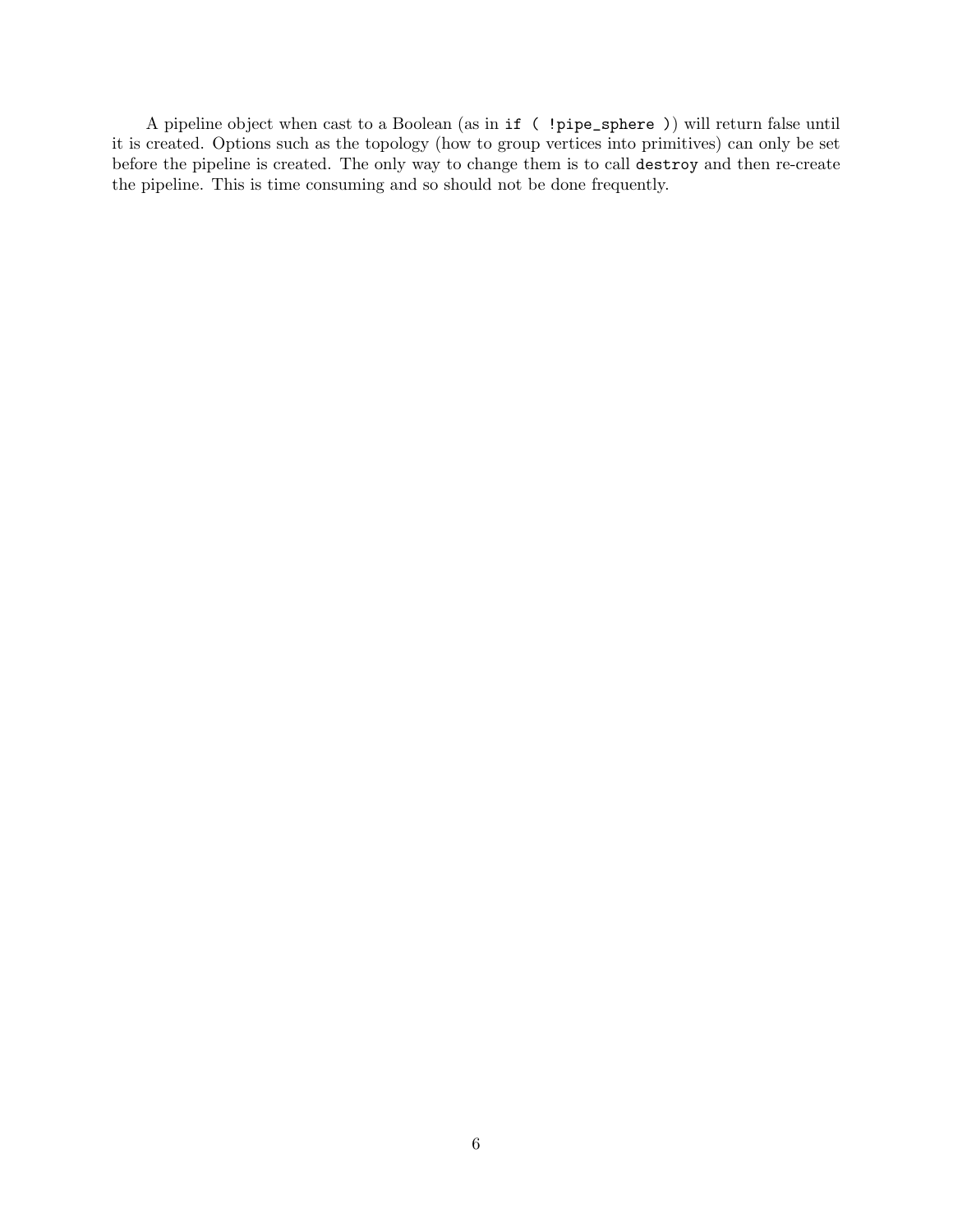The code for this assignment is based on the demo-05-more-vulkan code used in class which shows how to render a sphere and a triangle. Routine render() renders the sphere and trianglethe lonely triangle.

Problem 1: Modify the code in render so that the lonely triangle has opt\_n\_objects friends, where  $opt_n_objects$  is the name of a user-interface modifiable variable. Those new triangles should be placed between the lonely triangle and the light so that each vertex of a new triangle is on a line between an original vertex and the light. See the second screenshot on the first page of the assignment. The color of the new triangles should be different than the lonely triangle (or any of the lonely triangle's vertices).

The coordinates of the lonely triangle vertices are in objects p0, p1, and p2 and for your convenience have been placed in vector tri\_vtx. The coordinates of the light are in object light\_location.

Use bset\_lonely for the shader inputs; it should hold shader inputs for the lonely triangle (as it does before any changes are made) along with the shader inputs for the new triangles. For this problem there is no need to change pipe\_lonely or how it is used.

- Compute the coordinates of the new triangles and insert them into bset lonely.
- Compute the normal of the new triangle and insert that into bset lonely.
- Also insert the new colors.
- The number of coordinates inserted into bset\_lonely must match the number of colors and normals.

To help debug your code it might be helpful (or at least mildly interesting) to move the light (using the UI) and to change the value of opt\_n\_objects.

**Problem 2:** Modify the code so that opt\_n\_objects new spheres are rendered. The centers of the new spheres should be on a line between the center of the original sphere and the light. The size of the new spheres should be smaller than the original (though the exact size is not important) and the spheres should be positioned so that they exactly touch but do not intersect. See the second screenshot on the first page of this assignment.

Unlike the triangles, each new sphere should be rendered by reusing the shader inputs used to render the original, bset\_sphere, and by reusing the rendering pipeline pipe\_sphere. To place the a new sphere specify a new local-to-global transformation matrix and record a new pipeline draw. See the use of transform.global\_from\_local.

**Problem 3:** The code in demo-05-more-vulkan and this assignment is actually quite wasteful. In fact, more experienced programmers might cringe just looking at it. I am referring in particular to the code computing the sphere coordinates. The problem is that those coordinates are computed each frame even when the sphere does not change. (The sphere can change if the value of slices is changed using the user interface.)

(a) Modify the code in render and elsewhere so that when opt\_recompute is false the sphere is only recomputed when necessary. Keep in mind that bset\_sphere will hold its contents until reset, and the data sent to the device using bset\_sphere.to\_dev() will stay there until removed, so the data sent for rendering one frame can be used to render the next frame.